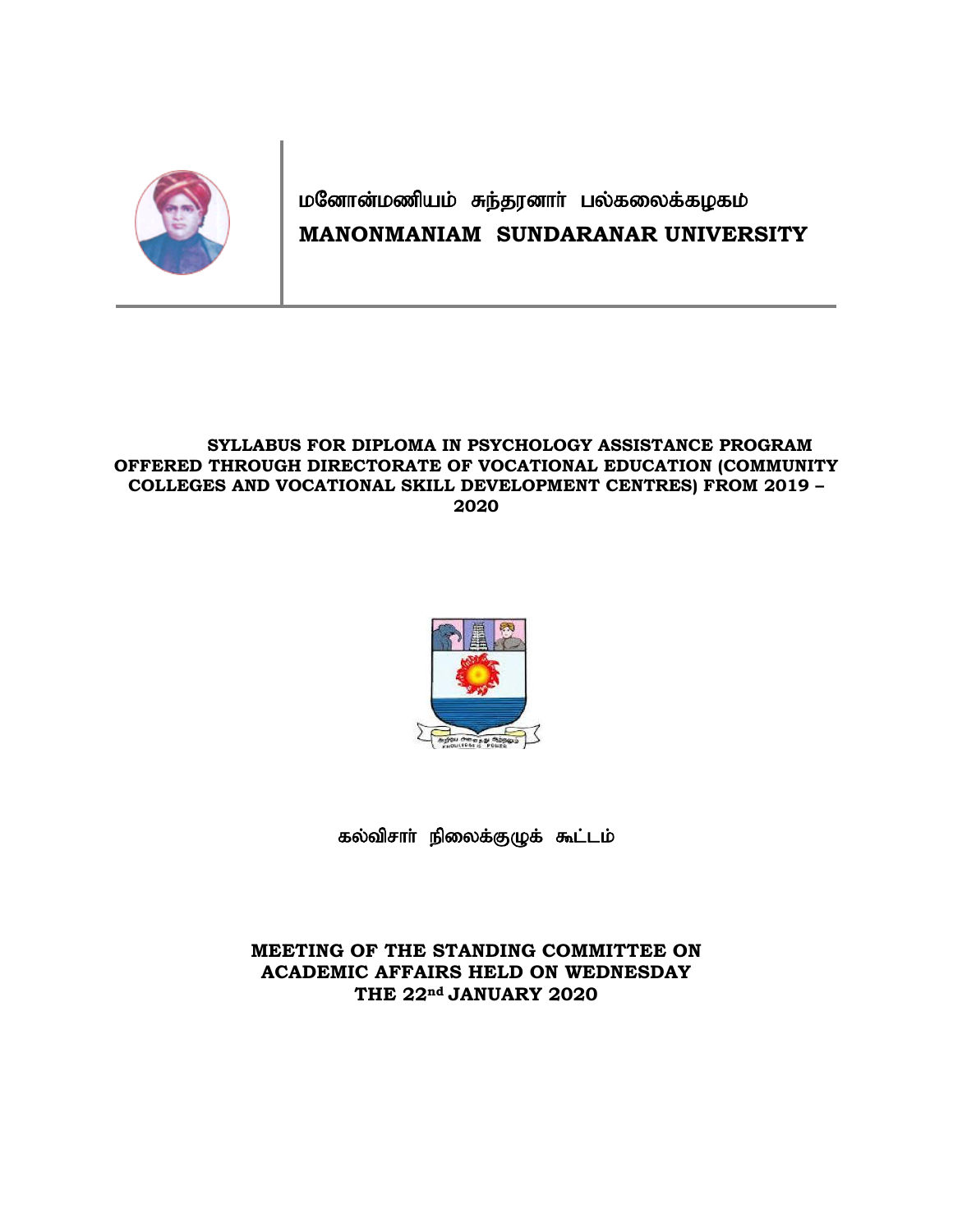# **DIPLOMA IN PSYCHOLOGY ASSISTANCE** உளவியல் உதவியியலில் பட்டயம்

### **SCHEME OF EXAMINATION**

| Subject code       | <b>Title of the Course</b><br>Credit<br><b>Hours</b> |   | Passing<br>Minimum |        |  |  |  |  |
|--------------------|------------------------------------------------------|---|--------------------|--------|--|--|--|--|
| <b>Semester I</b>  |                                                      |   |                    |        |  |  |  |  |
| C19PS11/E19PS01    | Basic Psychological processes                        | 6 | 90                 | 40/100 |  |  |  |  |
| C19PS12/E19PS02    | Human Development                                    | 6 | 90                 | 40/100 |  |  |  |  |
| C19PS13/E19PS03    | <b>Health Psychology</b>                             | 6 | 90                 | 40/100 |  |  |  |  |
| C19CE10/E19CE10    | Communicative English                                | 6 | 90                 | 40/100 |  |  |  |  |
| C19PSP1/E19PSP1    | Practical I- Psychology                              | 4 | 120                | 40/100 |  |  |  |  |
| <b>Semester II</b> |                                                      |   |                    |        |  |  |  |  |
| C19PS21/E19PS04    | Basic Counselling Skills and<br>Processes            | 6 | 90                 | 40/100 |  |  |  |  |
| C19PS22/E19PS05    | Development of Models & Artifacts                    | 6 | 90                 | 40/100 |  |  |  |  |
| C19LS23/E19LS05    | Life skill                                           | 6 | 90                 | 40/100 |  |  |  |  |
| C19PS24/E19PS06    | Case Study analysis                                  | 6 | 90                 | 40/100 |  |  |  |  |
| C19PSP2/E19PSP2    | Practical II- Psychology and<br>Project              | 8 | 120                | 40/100 |  |  |  |  |

**Eligibility for admission**: Pass in 12<sup>th</sup>std examination conducted by the Govt. of Tamil Nadu Board of Secondary Education, Government of Tamil Nadu or any other equivalent examination.

**Examination**: Passing Minimum for each Course is 40%. Classification will be done on the basis of percentage marks of the total marks obtained in all the Courses and as given below:

40 % but less than 50 %  $-$  Third class

- $50\%$  but less than  $60\%$  Second class
- 

 $60\%$  and above  $-$  First class

# **Theory Paper**

Internal Marks-25 External Marks-75

# **Syllabus**

# **First Semester:-**

Course I - Basic Psychological processes

Course II - Human Development

- Course III Health Psychology
- Course IV Communicative English

Course V - Practical I-Psychology

### **Second Semester:-**

Course VI - Basic Counselling Skills and Processes

- Course VII Development of Models & Artifacts
- Course VIII Life Skill
- Course IX Case Study analysis

Course X - Practical II -Psychology and Project

# **\*(Semester Pattern for Community College Only)**

**------**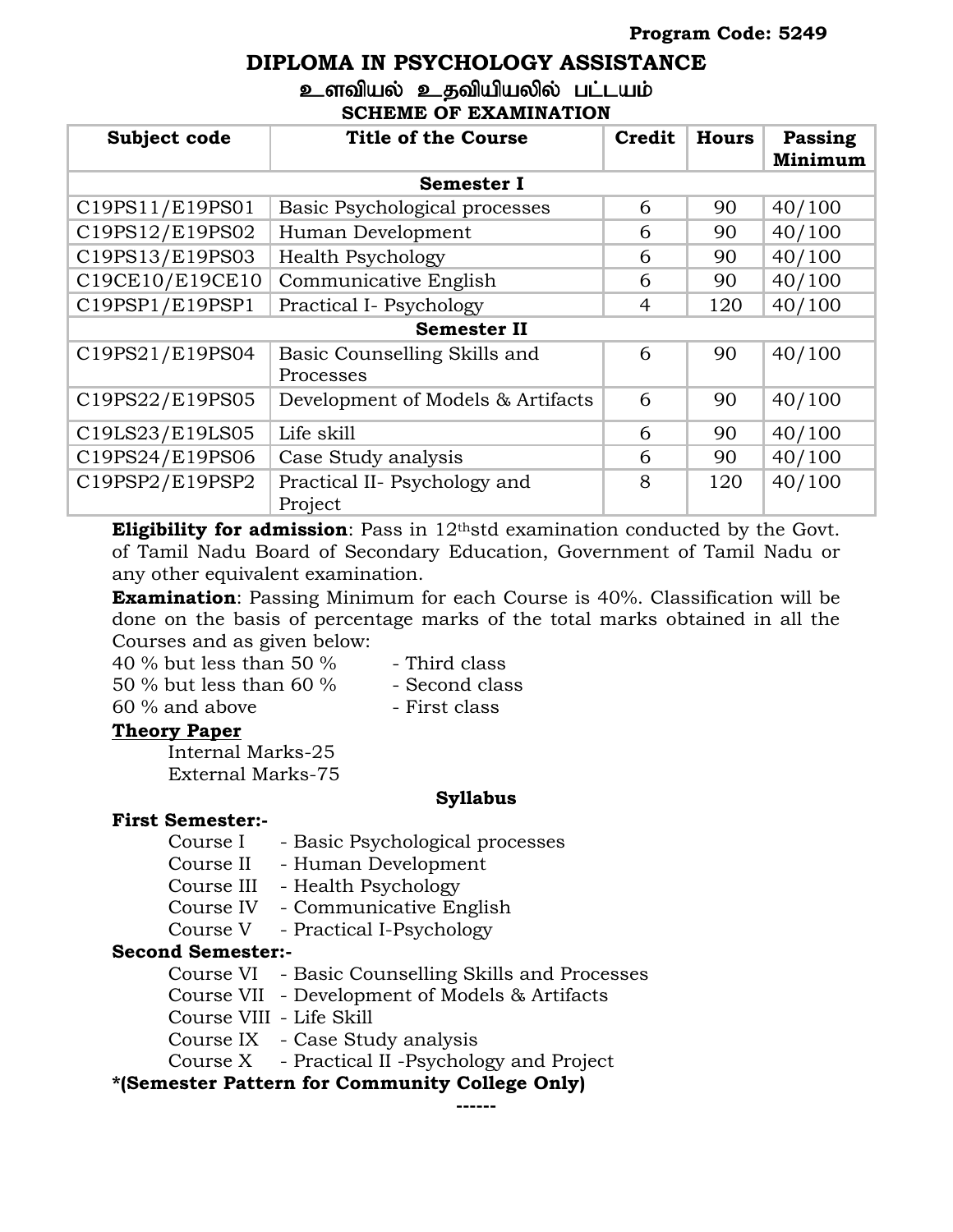### **Semester - I Course I (C19PS11/E19PS01)Basic Psychological Processes**

### **UNIT I 18 Hrs INTRODUCTION**

What is psychology? Why to study psychology? Psychology as a science - Methods of Psychology - Experimental method, Systematic Observation, Case Study method, Survey method

### **UNIT II 18 Hrs BIOLOGICAL BASES OF BEHAVIOUR**

Brain and its functions – Principles of Heredity – Endocrine system and its functions

# **UNIT III** 18 Hrs

### **SENSORY PROCESSES**

Some general properties of Senses: Visual sense – Auditory sense – Other senses

# **UNIT IV 18 Hrs**

### **ATTENTION & PERCEPTION**

Selective attention; physiological correlates of attention; Internal influences on perception- learning – set - motivation & emotion - cognitive styles; External influences on perception- figure and ground separation – movement – organization – illusion

### **UNIT V 18 Hrs**

### **ALTERED STATES OF CONSCIOUSNESS**

Consciousness; Stages of sleep; dreams; meditation; hypnosis.

- 1. Robert A Baron (2002), Psychology, 5th Edition, Prentice Hall, India.
- 2. Morgan, C.T. and King, R.A. (1994) introduction to Psychology, Tata McGraw hill co, Ltd, New Delhi. .
- 3 Ciccarelli, S. & Meyer, G.E. (2006).Psychology. New Delhi: Pearson Education.
- 4. Zimbardo, P.G. and Weber, A.L. (1997). Psychology.N.Y. Pearson.Edition.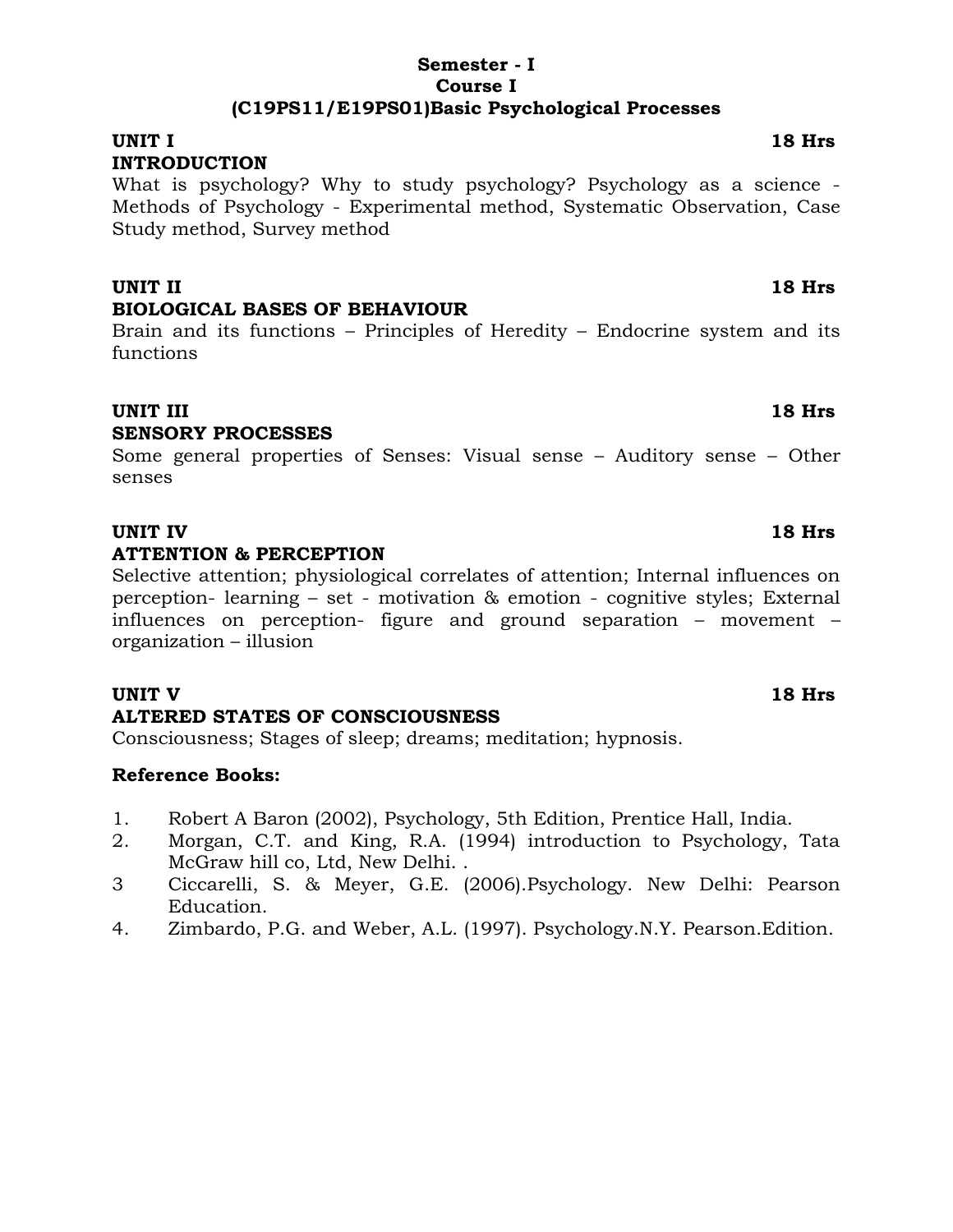# **(C19PS12/E19PS02)HUMAN DEVELOPMENT**

**Course II**

# **UNIT I: 18 Hrs**

# **INTRODUCTION**

Human Development: Definition, concepts and nature - Meaning of developmental changes – Significant facts about development

# **UNIT II: 18 Hrs**

# **FROM PRENATAL PERIOD TO CHILDHOOD**

Characteristics: Prenatal period -Infancy –Babyhood - Early childhood - Late childhood

### **UNIT III: 18 Hrs ADOLESCENCE**

Puberty: Characteristics – Criteria – Causes – Growth spurt – Bodily changes – Effects of puberty changes; Adolescence: Characteristics –Physical and Social changes – Interest – Morality – Sex interest and Behavior

# **UNIT IV: 18 Hrs**

# **EARLY AND MIDDLE ADULTHOOD**

Early Adulthood**:** Characteristics and adjustments ;Middle age: Characteristics and adjustments

# **UNIT V: 18 Hrs**

### **OLD AGE**

Old age: Characteristics and adjustments

# **TEXT BOOKS**

- 1. Developmental Psychology (1997)– A Life Span Approach, Elizabeth B. Hurlock, Fifth Edition, Tata McGraw Hill Publishing co. Ltd., New Delhi.
- 2. Santrock, J. W. (2013). Life Span development, 14th ed. McGraw Hill.
- 3. Berk L.E. (2005) Child Development, (2nd Ed.), New Delhi: Pearson Education.

- 1. Papalia, D. E. (2004). Human Developmet. 9th ed. Tata McGraw-Hill.
- 2. Life Span Human Development, Brodzinggkg, D.M., Gormly A.V. &Aniborn, S.R. (1986) New Delhi: CBS Publisher.
- 3. Child Development, Berk, L.E. (2003), New Delhi : Pearson Education.
- 4. Child Development : An Indian Perspective, Srivastava, A.K. (1998) New Delhi : NCERT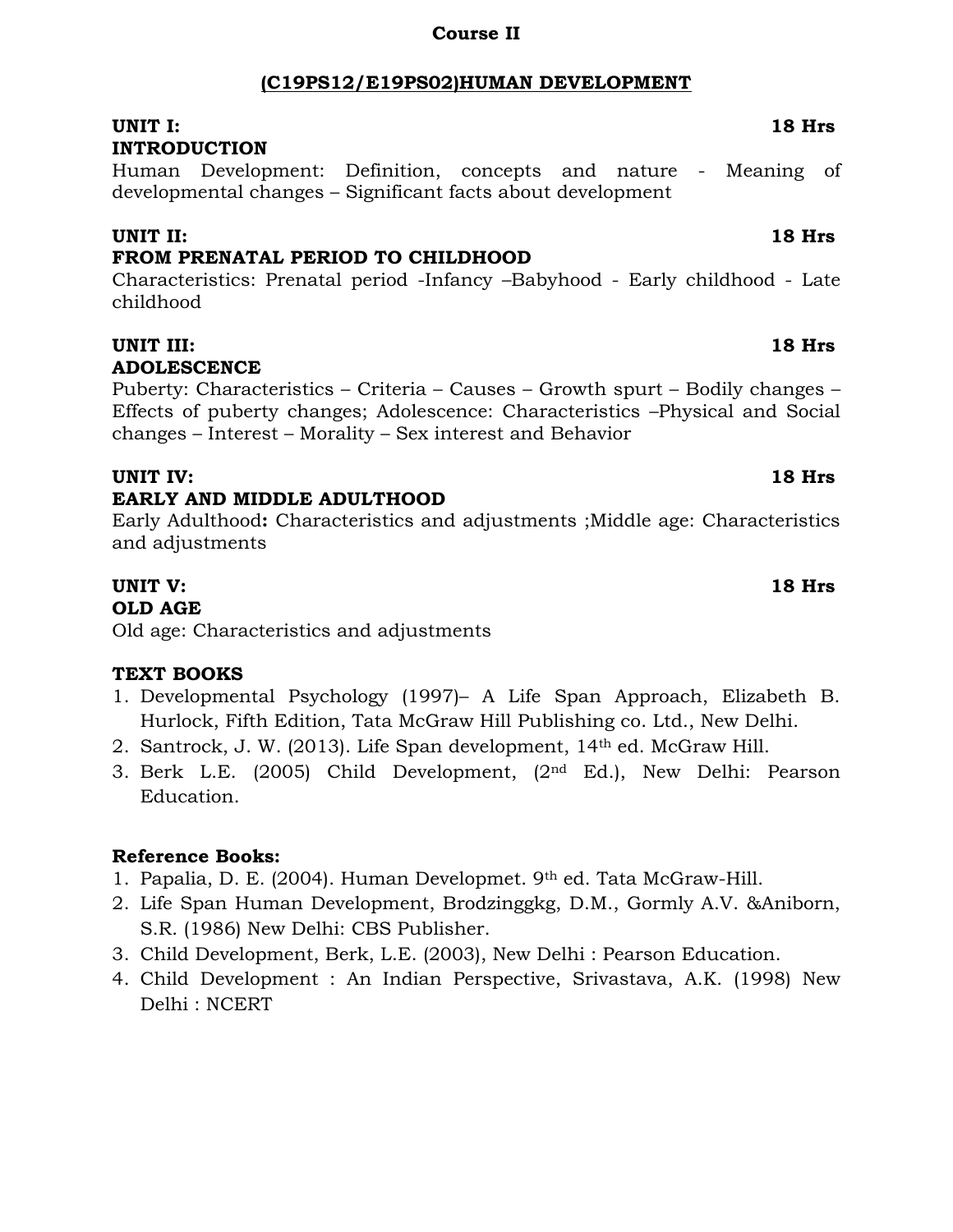# **Course III**

# **(C19PS13/E19PS03)HEALTH PSYCHOLOGY**

### **UNIT I: 18 Hrs**

### **INTRODUCTION**

Definition – Mind-body relationship

### **UNIT II: 18 Hrs**

### **HEALTH BEHAVIOUR & PRIMARY PREVENTION**

Health beliefs, behaviors and behavior change – Health promotion – Changing Health Habits – Health enhancing behaviors – Health compromising behaviors

### **UNIT III: 18 Hrs**

### **STRESS, PAIN & COPING**

Defining, measuring and managing stress – sources of chronic stress – stress and illness – coping with stress – coping and external resources – social support – coping outcomes – stress management

### **UNIT IV: 18 Hrs**

### **BEHAVIOUR & CHRONIC DISEASE**

Behavioral factors in Chronic diseases – behavioral factors in Cancer – Living with chronic illness

### **UNIT V: 18 Hrs**

### **BEHAVIOURAL HEALTH**

Tobacco – Using Alcohol and other drugs – Eating disorders – Exercising

- 1. Taylor, S. E. (2014). Health Psychology. 9th ed. McGraw-Hill Education
- 2. Brannon, L. &Feist, J. (2010). Health Psychology: An introduction to behaviour and health. 7<sup>th</sup> ed. Wadsworth Cengage Learning.
- 3. Ogden, J. (2012). Health Psychology. 5th ed. McGraw-Hill Education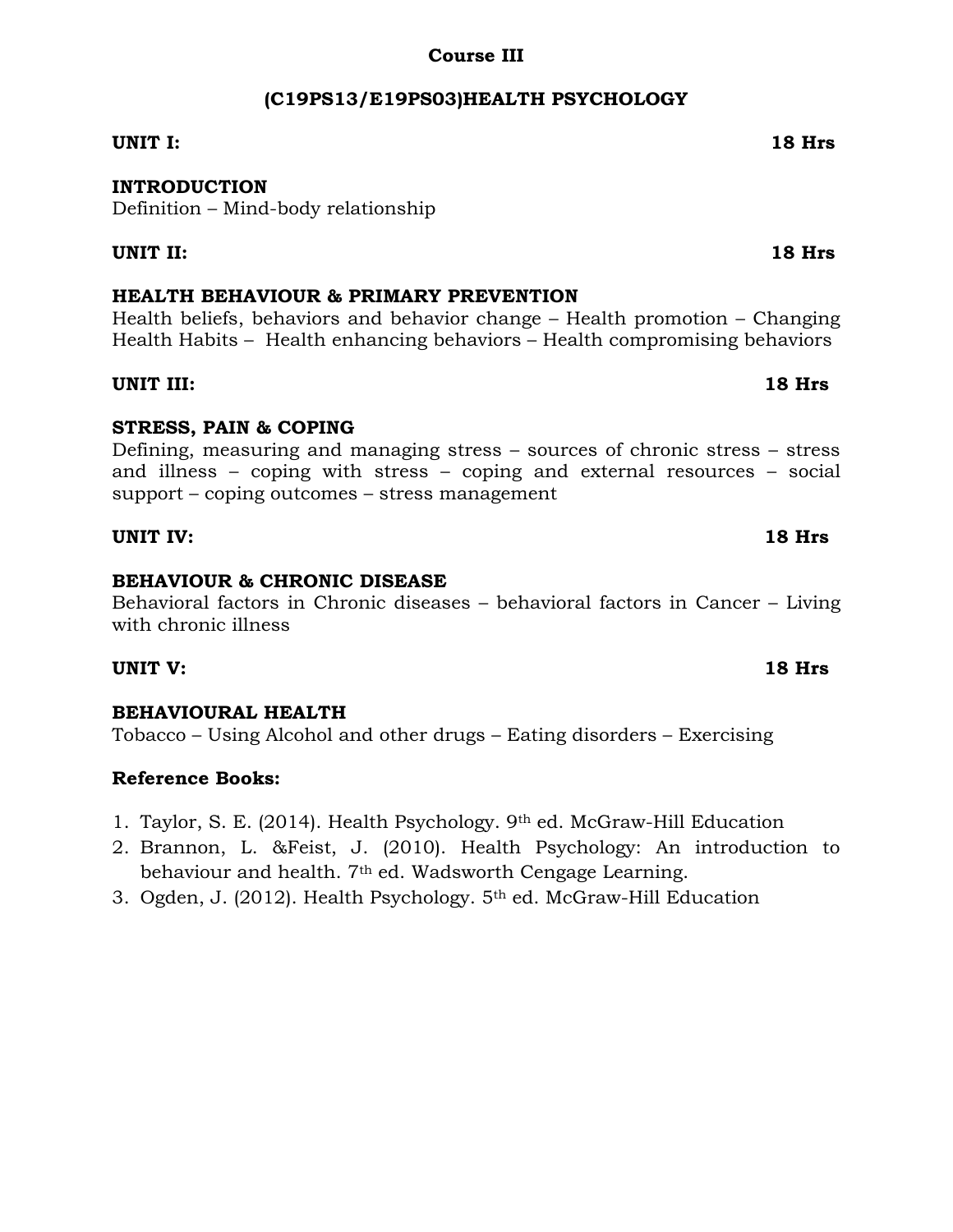# **Course IV**

# **(C19CE10/E19CE10)COMMUNICATIVE ENGLISH**

### 1. **Basic Grammar**:

- a. Review of grammar
- b. Remedial study of grammar
- c. Simple sentence
- d. Word passive voice etc.

# 2. **Bubbling Vocabulary**:

- a. Synonyms
- b. Antonyms
- c. One work Institution

# **3. Reading and Understanding English**

- a. Comprehension passage
- b. Précis writing
- c. Developing a story from hints.

# **4. Writing English**

- a. Writing Business letters.
- b. Paragraph writing
- c. Essay writing
- d. Dialogue writing

# **5. Speaking English**

- a. Expressions used under different circumstances
- b. Phonetics

| <b>Reference:</b> | V.H.Baskaran – "English Made Easy" |
|-------------------|------------------------------------|
|                   |                                    |

- 2. V.H.Baskaran "English Composition Made Easy" (Shakespeare Institute of English Studies, Chennai)
- 3. N.Krishnaswamy "Teaching English Grammar" (T.R.Publication, Chennai)
- 4. "Life Skill" P.Ravi, S.Prabakar and T.Tamzil Chelvam, M.S.University, Tirunelveli.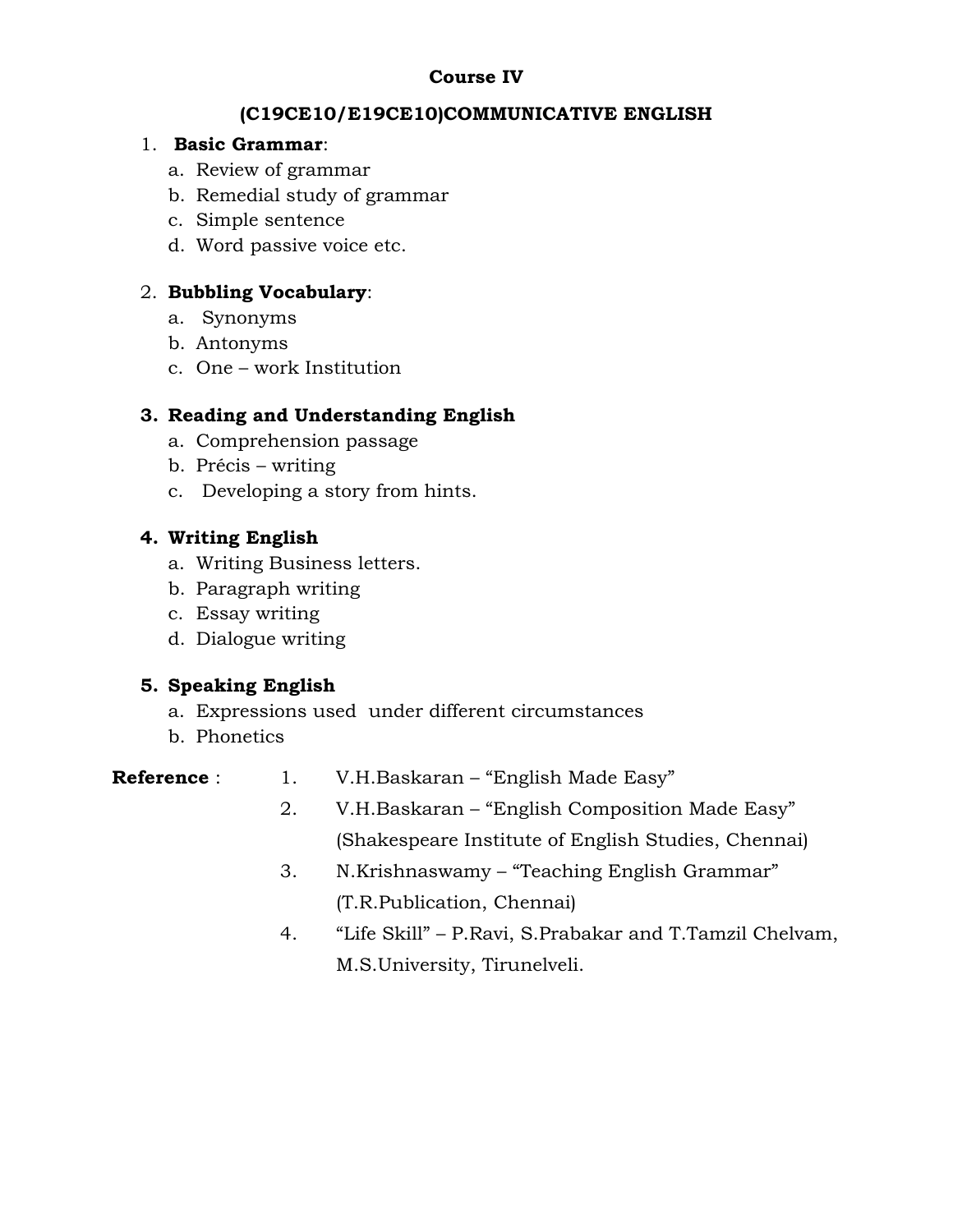## **Course V**

# **(C19PSP1/E19PSP1)Practical – I**

# **Psychology**

- Psychophysics
- Attention
- Sensation & Perception
- Learning
- Memory

# **TEXT BOOKS**

- 1. Experimental Psychology: with Advanced Experiments, Volume 1 & 2, Rajamanickam, M. (2005). New Delhi: Concept Publishing Company.
- 2. Manual of experimental psychology, Parameshwaran, E. G. & Rao, B. T. (1968). Bombay: Lalvani Publishing House.

- 1. Laboratory experiments in general psychology, Baker, L.M., Weisiger, C. & Taylor, M.W. (1960). Oxford Univ. Press.
- 2. Cognitive Psychology In and Out of Laboratory, Galloti, K. M. (2004). USA: Thomson Wadsworth.
- 3. Essentials of Psychological Testing, Cronbach, L.J. 1972. New Delhi, Prentice Hall Inc.
- 4. Experimental Psychology, Woodworth R.S. and Scholsberg, 1981, New Delhi, Taa McGraw Hill Co. Ltd.,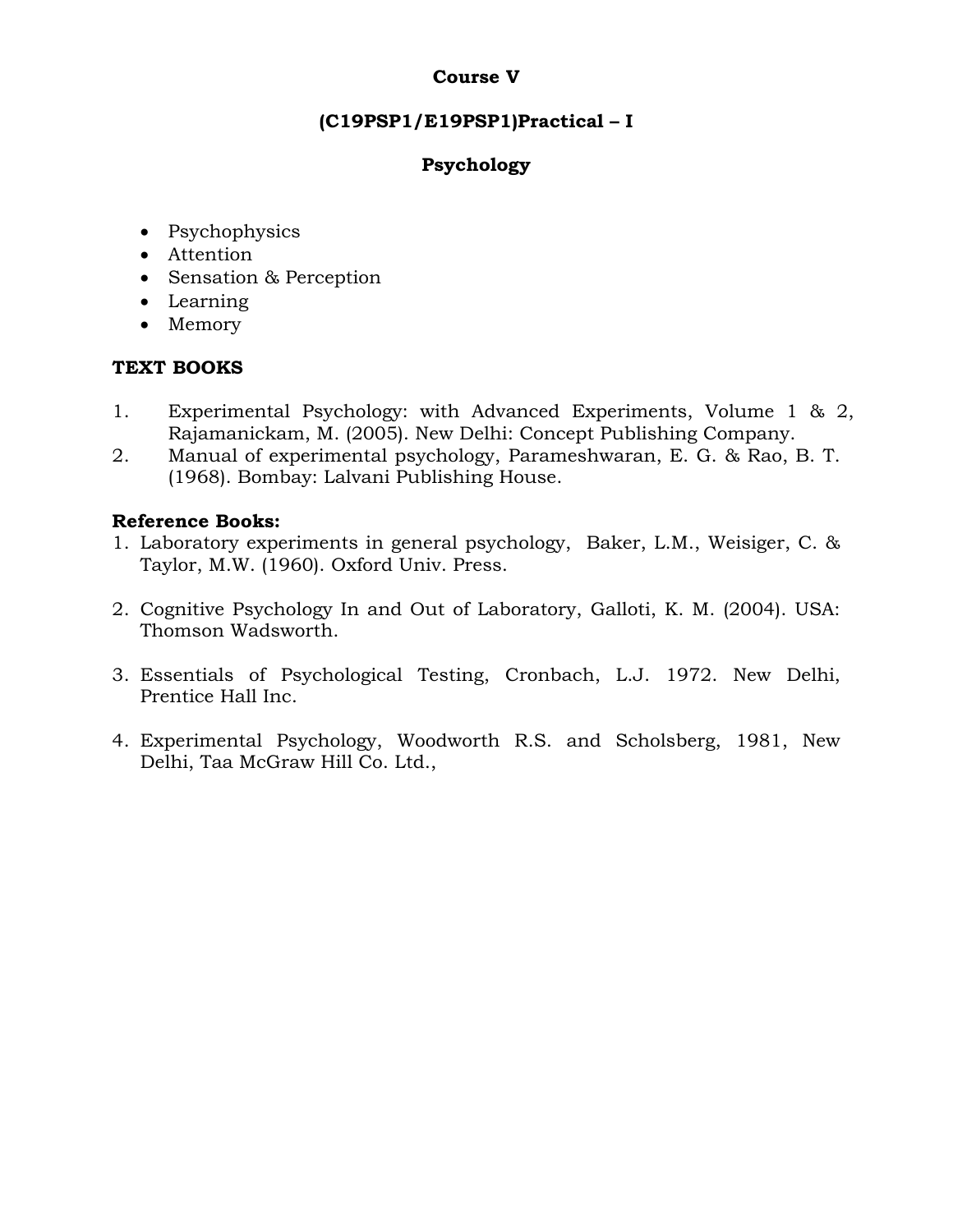### **Semester II**

### **Course VI**

### **(C19PS21/E19PS04)Basic Counselling Skills and Processes**

### **UNIT I 18 Hrs INTRODUCTION**

Counselling Definition - Basic Counselling techniques –Basic Principles of Counselling –The Helping relationship – The helping process - Personal qualities of a Counsellor.

### **UNIT II 18 Hrs STRATEGIES THAT BUILD RAPPORT & CLIENT DIALOGUE**

Attending & Encouraging – Restating – Paraphrasing – Reflecting – Perception Checking – Summarising

### **UNIT III** 18 Hrs **STRATEGIES THAT AID IN GATHERING INFORMATION& ENHANCING RELATIONSHIP**

Asking questions –Probing – Self Disclosure – Confrontation – Communication skills

### **UNIT IV 18 Hrs**

# **INTERVENTION & TERMINATION SKILLS**

Training Clients in Relaxation – Coaching, Demonstrating and Rehearsing – Improving Client's Self Talk – Improving Client's rules – Improving Client's perceptions – Negotiating homework – Conducting middle sessions – Terminating helping

### **UNIT V 18 Hrs ISSUES IN COUNSELING CHILDREN & ADOLESCENTS**

Serving Special Populations: Use of Creative Techniques –cultural issues – exceptional and other special population of children – Counseling of youth at risk – legal and ethical considerations

- 1. **Practical Counselling & Helping Skills.** By Richard Nelson-Jones. 5th Edition, 2005, Sage Publications
- 2. **Basic Counselling Skills – A Helper's Manual.** By Richard Nelson-Jones. 2nd Edition, 2008, Sage Publications
- 3. **Introduction to Counselling – Texts & Activities.** By Richard Nelson-Jones. 2nd Edition, 2009, Sage Publications
- 4. **Counselling –** Theory and Practice. By Wayne Perry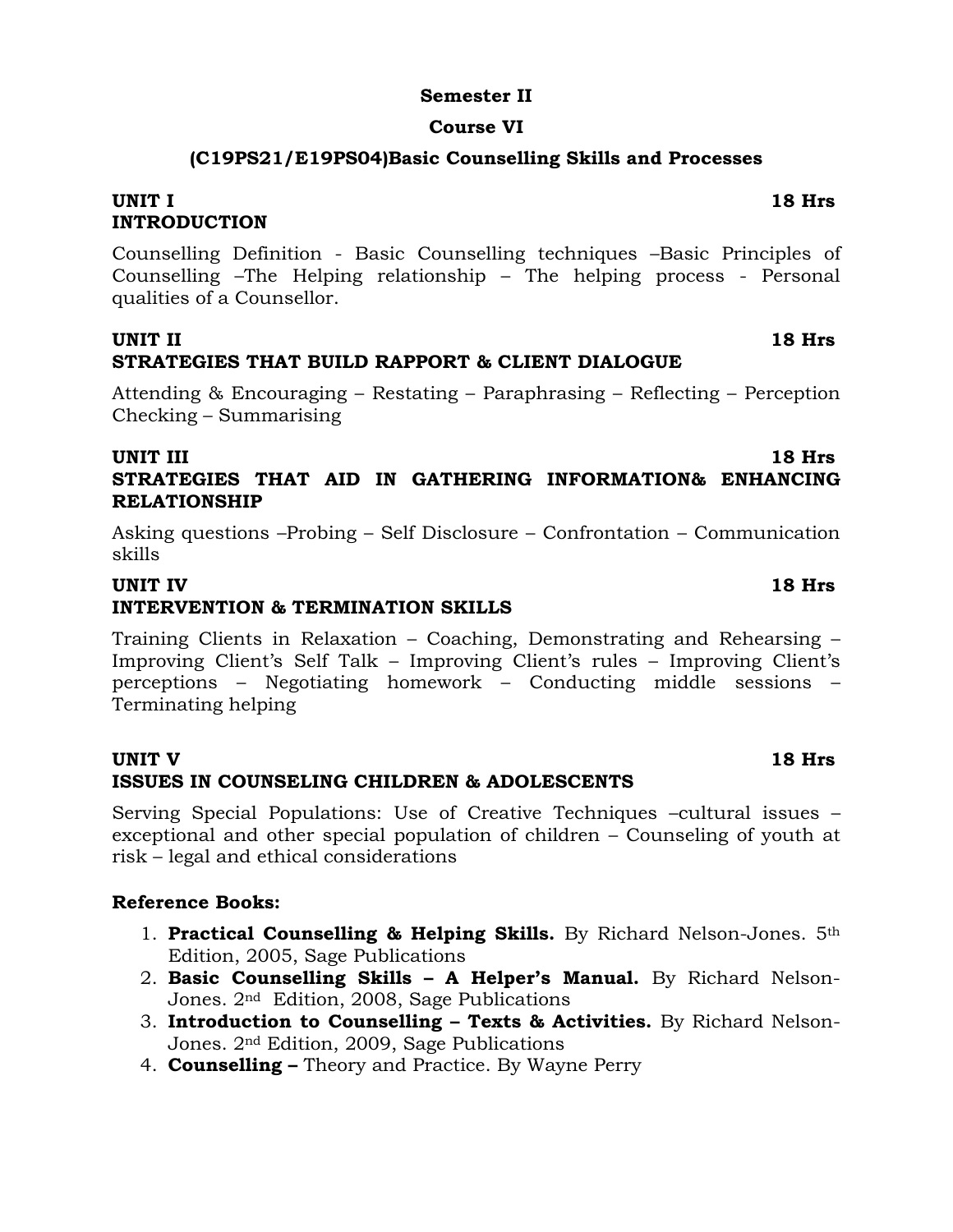### **Course VII**

### **(C19PS22/E19PS05)DEVELOPMENT OF MODELS & ARTIFACTS**

| UNIT I:<br>Introduction to theories and models – Theories and Mental Models | 18 Hrs |
|-----------------------------------------------------------------------------|--------|
| UNIT II:<br>Piaget, Vigotsky and Artifacts                                  | 18 Hrs |
| UNIT III:<br>Psychological model of instruments and instrumental activity   | 18 Hrs |
| UNIT IV:<br>Psychological basis for instructions and learning               | 18 Hrs |
| UNIT V:                                                                     | 18 Hrs |

Applications of models and artifacts and understanding developments

- 1. Abbey, E., &Surgan, S. ed. (2012). Emerging methods in Psychology. Transaction Publishers.
- 2. Osbeck, L. M., Nersessian, N. J., Malone, K. R., &Newstetter, W. C. (2011). Science as Psychology: Sense making and identity in science practice. Cambridge University Press.
- 3. Robert A Baron (2002), Psychology, 5th Edition, Prentice Hall, India.
- 4. Morgan, C.T. and King, R.A. (1994) introduction to Psychology, Tata McGraw hill co, Ltd, New Delhi.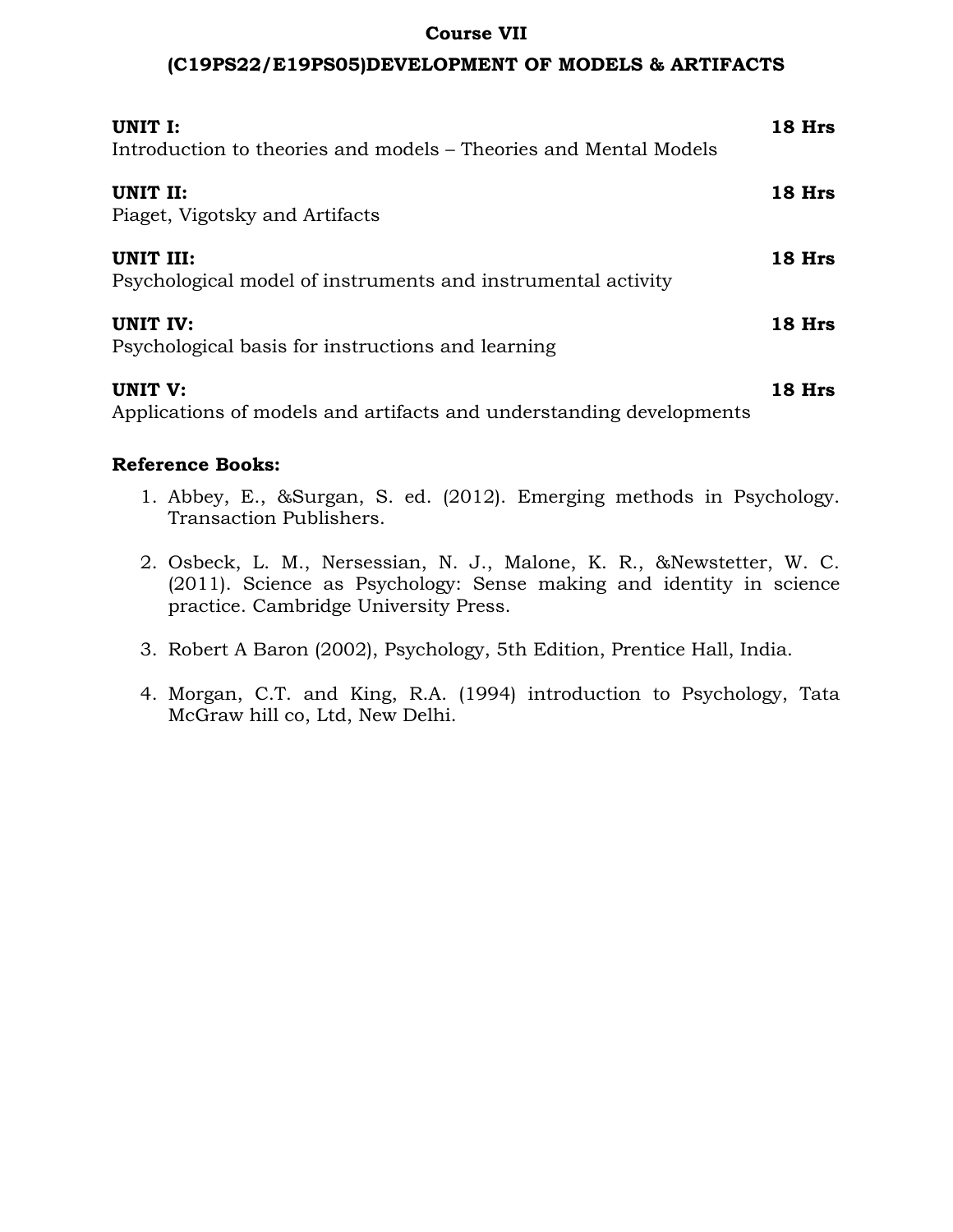# **Course VIII**

# **(C19LS23/E19LS05)Life Skill**

- I Life Coping or adjustment
	- (a) External and internal influence in one's life
	- (b) Process of coping or adjustment
	- (c) Coping with physical change and sexuality
	- (d) Coping with stress, shyness, fear, anger far live and criticism.

# II Attitude

- (a) Attitude
- (b) Self acceptance, self esteem and self actualization
- (c) Positive thinking

# III Problem Solving

- (a) Goal Setting
- (b) Decision Making
- (c) Time Management and stress Management.

# IV Computers

- (a) Introduction to Computers
- (b) M.S.Office
- (c) Power Point

# V Internet

- (a) Introduction to internet
- (b)  $E$  mail
- (c) Browsing

# References:

- 1) Life Skill Programme course I & II by Dr. Xavier Alphona MCRDCE Publications. R.K.Mutt Road, Chennai – 28
- 2) ஆளுமை பண்பு வளர்த்தல் மற்றும் தகவல் தொடர்பு by M.Selvaraj Community College,Palayamkottai
- 3) "Life Skill" –P.Ravi, S.Prabahar & T.Tamil Chelvam, M.S. University, Tirunelveli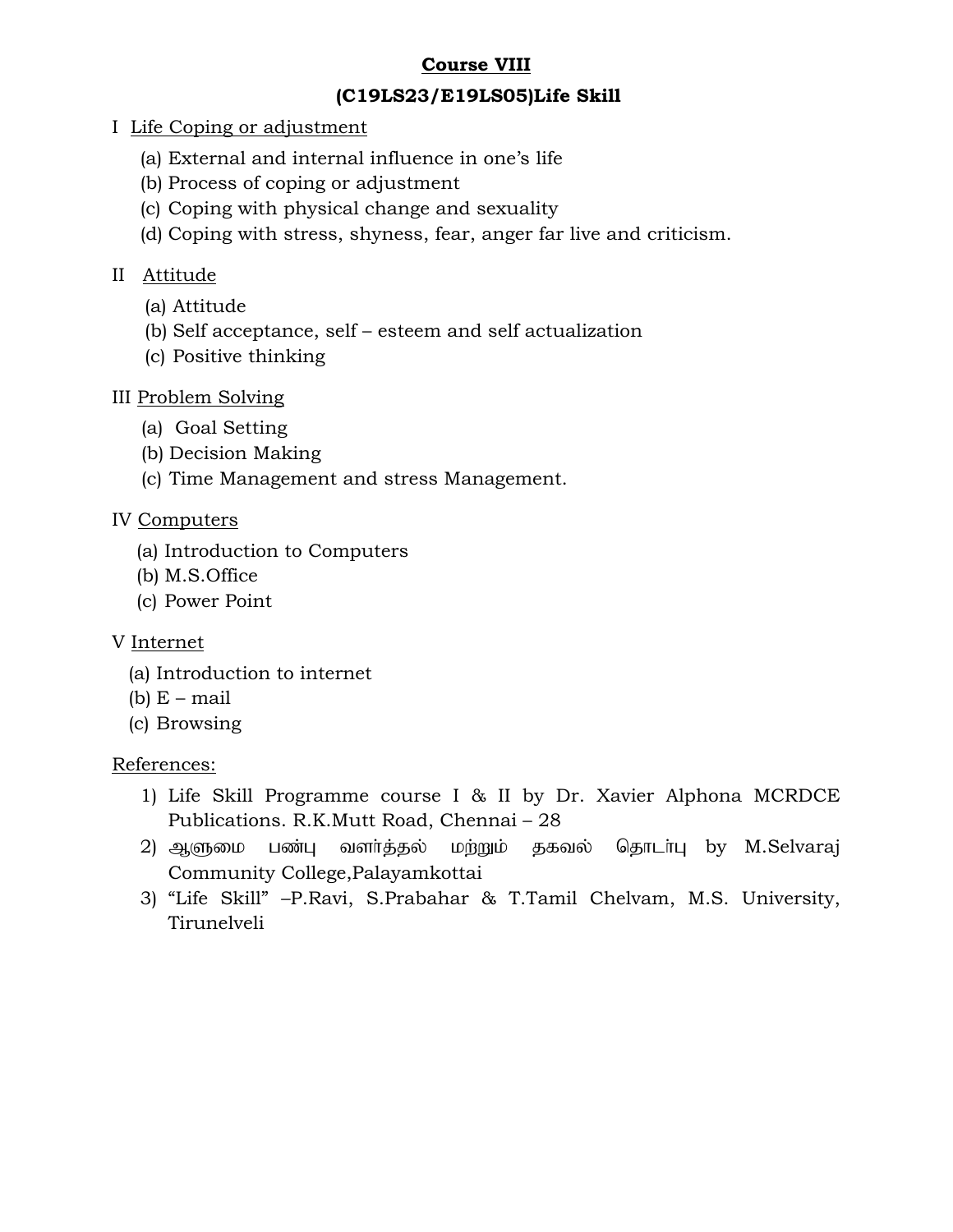### **Course IX**

### **(C19PS24/E19PS06)CASE STUDY ANALYSIS**

| UNIT I:                                                                                                  | 18 Hrs |
|----------------------------------------------------------------------------------------------------------|--------|
| Introduction to clinical observations and case study analysis – case study<br>methodology                |        |
| UNIT II:                                                                                                 | 18 Hrs |
| Collection of Identification and Demographic Details – History of presenting<br>complaints and illnesses |        |
| UNIT III:                                                                                                | 18 Hrs |
| Physiological and Psychological assessments – MDPS – UPANAYAM                                            |        |
| <b>UNIT IV:</b>                                                                                          | 18 Hrs |
| Identification of precipitating factors – Behavioral Observations                                        |        |
| UNIT V:                                                                                                  | 18 Hrs |
| Summarising and Reporting Case Studies                                                                   |        |

- 1. Abbey, E., & Surgan, S. ed. (2012). Emerging methods in Psychology. Transaction Publishers.
- 2. Thomas, G. (2011). How to do your Case Study: A guide for students and researchers. Sage, New Delhi.
- 3. Robert A Baron (2002), Psychology, 5th Edition, Prentice Hall, India.
- 4. Morgan, C.T. and King, R.A. (1994) introduction to Psychology, Tata McGraw hill co, Ltd, New Delhi.